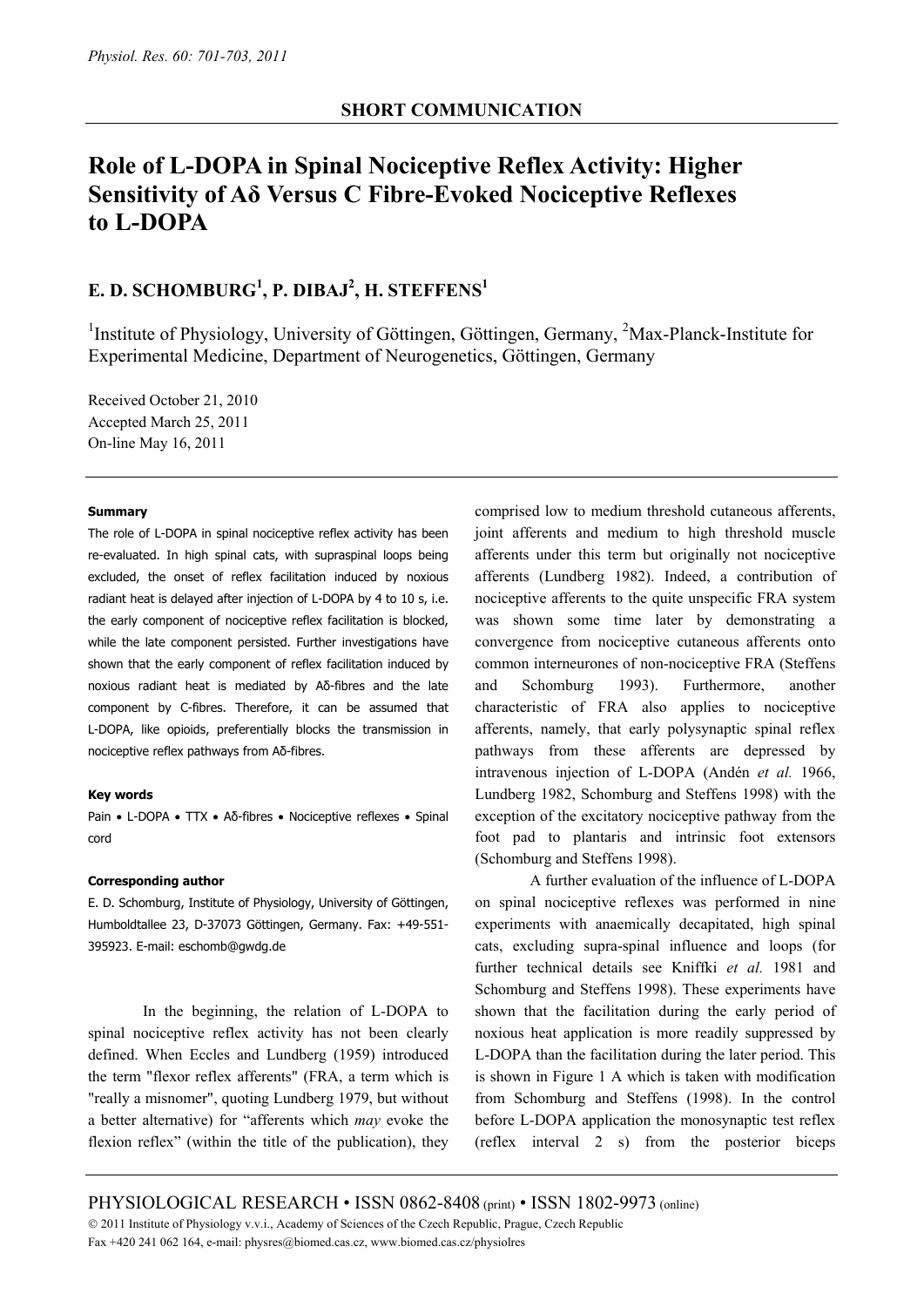semitendinosus (PBSt) muscle started to increase in parallel with the background noise within 2 s after the onset of the conditioning noxious radiant heat stimulation (52 °C, lower traces in Fig. 1 A and B) at the central foot pad. After injection of L-DOPA (Fig. 1 B, 80 min after the i. v. injection of 100 mg L-DOPA/kg bodyweight) the PBSt test reflex and the background noise started to increase about 10 s after the onset of radiant heat (Fig. 1B).

PBSt-MR conditioning with noxious heat (pad)



**Fig. 1.** Depression of the early component of noxious heat induced facilitation of the monosynaptic reflex of PBSt by L-DOPA. **(A)** control, **(B)** 80 min after L-DOPA (100 mg/kg i. v.). Anaemically decapitated, high spinalised cat; monosynaptic reflexes evoked by electrical stimulation of the PBSt nerve (stimulus strength 5 times threshold) recorded from ventral roots L7/S1; noxious radiant heat (52 °C) applied to the central pad of the foot (lower traces in A and B). Modified from Schomburg and Steffens (1998).

The observed increase of the delay between the onset of noxious radiant heat and reflex facilitation from less than 2 s before the injection of L-DOPA to 4 to 10 s after the injection of L-DOPA in different experiments is much to long to be ascribed to the well-known release of the long latency FRA pathways by L-DOPA. The activation of these L-DOPA induced long latency FRA pathways, which emerge together with the blockade of the short latency FRA pathways, occurs with a latency of some 100 to 200 ms (Andén *et al.* 1966).

Originally, the observed phenomenon of an increased time lag of nociceptive reflex facilitation after L-DOPA was just interpreted as an increase of the delay of the reflex action of noxious radiant heat (Schomburg and

Steffens 1998). However, results of subsequent experiments with a blockade of Aδ-fibres by TTX now allow another interpretation. After local application of TTX at the afferent nerve (tibial nerve from the foot sole), which leads to a block of the conduction in Aδ-fibres but leaves conduction in TTX resistant C-fibres intact (Schomburg *et al.* 2000, 2011, Kimura and Kontani 2008), the latency of the conditioning effect of noxious radiant heat onto monosynaptic test reflexes of hindlimb muscles increased by around 5±2 s (Schomburg *et al.* 2000). This is in the same range as the increase of the delay of reflex facilitation observed after application of L-DOPA and after application of opioids (Schomburg *et al.* 2011). Therefore, it can be assumed that L-DOPA, like opioids, blocks the transmission in nociceptive reflex pathways from  $A\delta$  fibreafferents more readily than in those from C fibre-afferents. When the sensitivity to L-DOPA is taken as a criterion for the attribution of a pathway to the FRA system (Andén *et al.* 1966, Lundberg 1982, Schomburg 1990), mainly the nociceptive Aδ-afferents seem to be related to the FRA system.

Interestingly, nonmotor symptoms of patients with Parkinson disease including pain or aching also respond to dopaminergic treatment (Stacy *et al.* 2010). Furthermore, dopaminergic treatment appears to improve chronic pain symptoms in patients with fibromyalgia (Holman and Myers 2005). With regard to the antinociceptive mechanism of L-DOPA, the dopamine  $D<sub>2</sub>$ receptor in the brain seems to have a crucial role in pain modulation (Hagelberg *et al.* 2002). In addition, experiments with intrathecal co-administration of substance P and L-DOPA confirm the crucial role of the  $D<sub>2</sub>$  receptor in attenuating pain transmission at the spinal level (Shimizu *et al.* 2004). The spinal anti-nociceptive influence of L-DOPA has been confirmed by recent electrophysiological studies on substantia gelatinosa neurones which revealed inhibitory effects by  $D_2$ -like receptors in the rat spinal cord (Tamae *et al.* 2005).

The experiments were performed according to the ethical guidelines of the national animal protection law and were authorised by the ethical committee of the University of Göttingen.

#### **Conflict of Interest**

There is no conflict of interest.

#### **Acknowledgements**

This work was supported by a grant of the Deutsche Forschungsgemeinschaft (SCHO 37/16).